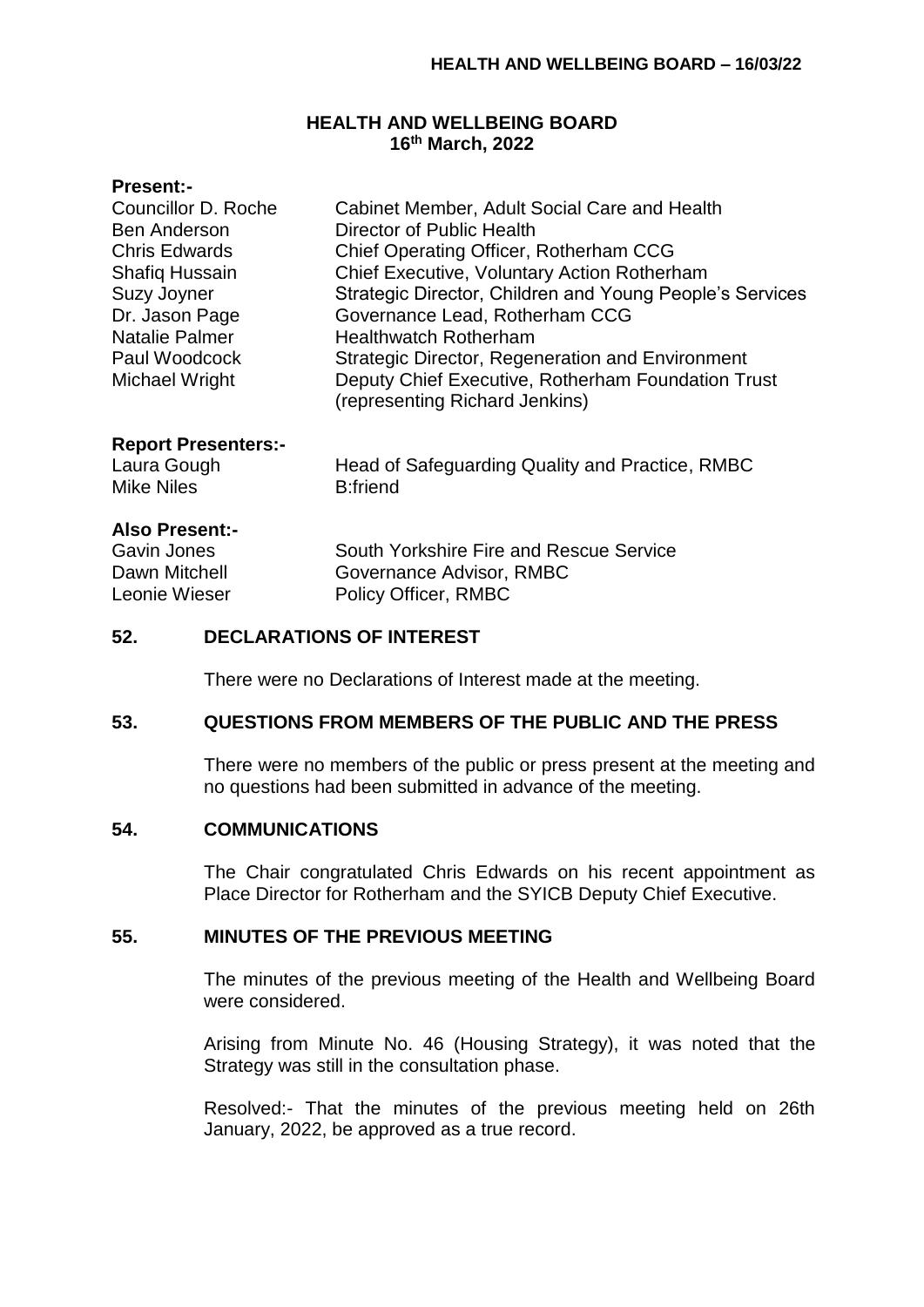### **56. SAFEGUARDING CHILDREN BOARD ANNUAL REPORT**

Laura Gough, Head of Safeguarding Quality and Practice, gave a powerpoint presentation on the Rotherham Safeguarding Children Partnership (RSCP) Annual Assurance report for October, 2020- September, 2021. The report provided a summary of assurance that the RSCP had sought to keep children and families safe in line with statutory guidance. The key priorities were:-

- Safe at Home
- Safe in the Community
- Safe Safeguarding Systems

The key focus throughout 2020-21 was on:-

- Ensuring that the Partnership response to the Covid-19 pandemic effectively safeguarded children both at strategic and operational level, regular senior leadership meetings and development of the operational Vulnerable Children's Group being an example of good practice of which came the baby clinic
- Developing the governance framework, assurance work of the Executive Group and Delivery Groups to strengthen accountability e.g. serious child safeguarding incidents, notification of and local Child Safeguarding Practice Reviews
- Better cross-agency scrutiny, constructive challenge and multi-agency audit work
- Launch of revised Neglect Strategy
- Independent scrutiny delivered through the role of RSCP Independent Chair, external inspection and Peer Review

Key assurance sought around

- Children in Education especially for those who became EHE (Electively Home Educated) (where a large increase in numbers had been seen) or who were missing from education
- Adequacy of CAMHS provision large increase in the number of children with mental health issues and especially eating disorders exposed a shortage of TIER 4 beds and long waiting lists for treatment
- Ensuring CSE/CE work was continuing and effective
- Multi-agency Safeguarding and Self-Assessment challenge sessions were facilitated jointly with practitioners from both Adult and Children's **Services**

What is working well

- Governance and ownership across 3 key partners CCG, RMBC and SYP – this has evolved and strengthened over the last year
- Wider engagement and willingness of safeguarding partners to work together including Public Health and Adult Services
- Safeguarding Awareness Week
- Child Death Overview Processes (CDOP)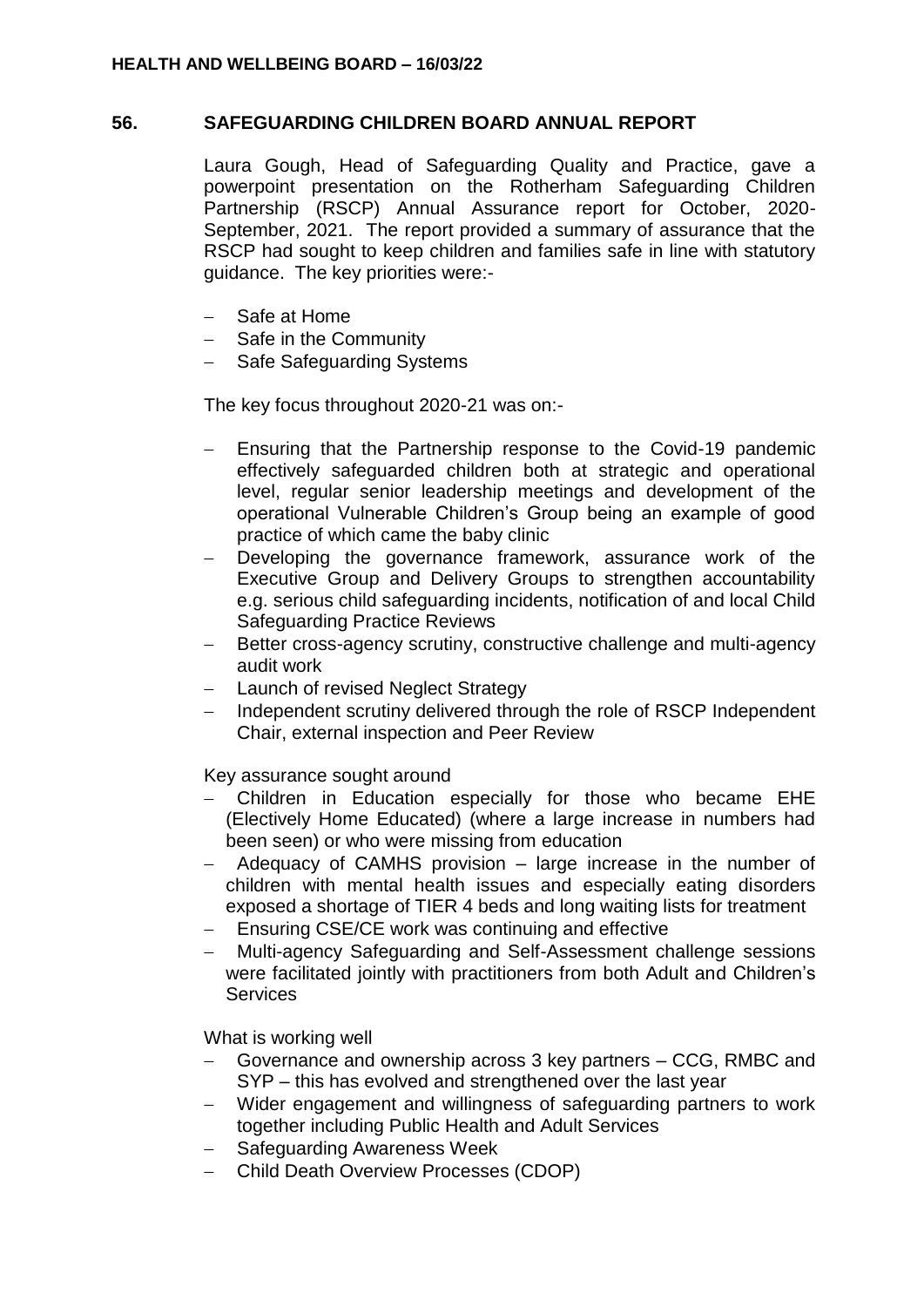What we need to do more of

- Embed neglect awareness across the whole of Adult and Children agendas
- Ensure that all agencies understand the Early Help Pathways to access family support and how to undertake Early Help Assessments
- CE/CSE ensure that all agencies understand and were alert to the signs that might indicate that adults/children they worked with may be at risk of criminal or sexual exploitation and how to share information through the right channels
- Ensure continued effective and joined up leadership across the whole Safeguarding agenda especially as family/fuel poverty and hardship increases and impacts on family lives

Discussion ensued with the following issues raised/clarified:-

- The Vulnerable Child Partnership Group, chaired by the Head of Service who managed the Front Door, and also attended by representatives of Early Help, had provided an invaluable forum for problem solving and planning for vulnerable groups of children during the pandemic and lockdown periods
- The parents of children that were Electively Home Educated had to make sure there were arrangements in place in terms of registering their children to be home educated and that the education met certain standards. Should there be concerns about those children, there were robust Safeguarding processes in place to be followed. Although a Health representative sat on the Vulnerable Group, it was not thought that Primary Care was informed of any concerns
- A Local Authority's statutory role in terms of children educated at home was quite limited and had no right of entry into a home. The role of the Vulnerable Group was crucial in alerting agencies to any concerns
- The forthcoming increase in fuel prices would see an increase in fuel poverty and real challenges for families which in turn could have associated Safeguarding issues

Chris Edwards reported that, subject to Parliamentary approval, the CCG would cease to exist by the end of June. He undertook to make sure that the new Integrated Care Board would continue the partnership work.

Resolved:- That the Rotherham Safeguarding Children Partnership (RSCP) Annual Assurance report for October, 2020-September, 2022, be noted.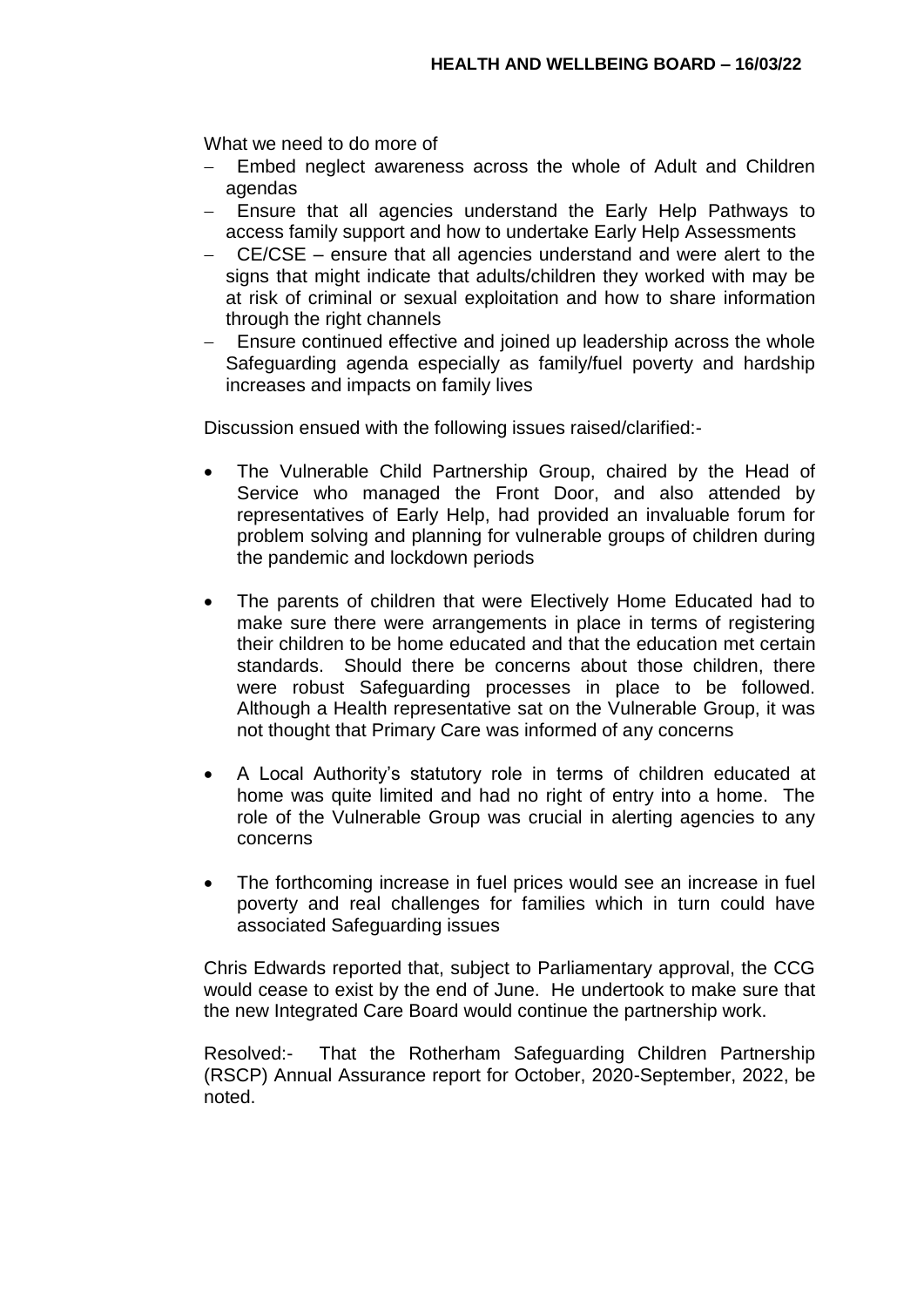### **HEALTH AND WELLBEING BOARD – 16/03/22**

# **57. B:FRIEND**

Mike Niles, B:friend, gave the following powerpoint presentation:-

- 2017 Charity launched out of a garage in Doncaster
- 2018 Received National Lottery funding
- 2019 Project expanded across the whole of South Yorkshire
- 2020 Covid-19 increased demand more than ever seen before
- Present Now created over 1,700 befriending pairings

# Befriending – Principles

- Cuppa and chat each week
- Face-to-face
- Local
- Friend rather than volunteer
- A good match is not just about shared interests
- People feel safe and can 'be themselves'
- No such thing as the 'perfect pairing'
- Promote power symmetry
- Opportunities for neighbours to demonstrate their skills and value
- Establish clear boundaries
- Aim for positive endings: onward referral or repairs

# Social Club – Principles

- A key strand of intervention
- Unique sessions
- Each week was different
- Rooted in theory
- Focussed on the Five Ways to Wellbeing model
- Members felt safe and could 'be themselves'
- Promote shared identity and what people had in common
- Activities were fun and purposeful
- Opportunities for members to demonstrate their skills and value
- Actively encourage co-designed sessions
- Anti-ageism zone: acceptance of everyone

# Some Numbers

- 305 befriend pairings made
- 182 social bundles created and delivered
- 64 partner organisations worked with
- 384 social club sessions delivered
- 180 telephone social club sessions
- 873 total number of older neighbours supported
- 26% attrition rate
- 7,680 cups of tea/coffee made
- 114 legacy pairings confirmed
- 18,825 volunteer hours (total)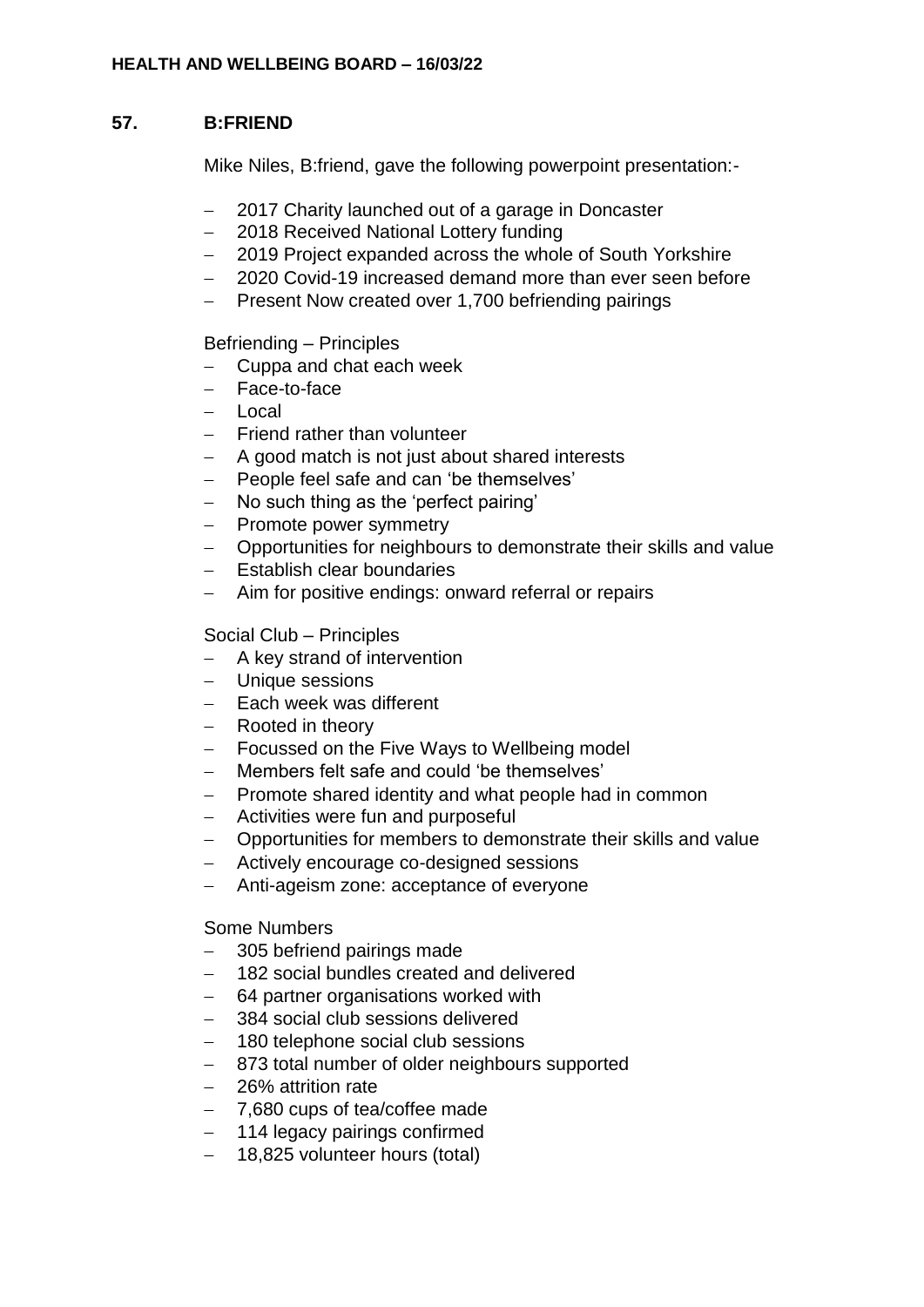Since we started

- 725 current befriend pairings (average increase of 257% per year) (last year was 1% increase)
- 873 current older neighbours being reached (average increase of 196% per year) (last year was 28%)

How we compared last year

- 114 South London Cares
- 66 North London Cares
- 30 Liverpool Cares
- 280 Time to Talk Befriending
- 40 SCCCC
- 305 b:friend

Social Value Add

 According to the Social Value Engine tool, every £1 invested in the project returns £8.20 in social value add. The result was compound impact over time

Defining Principles

- No-one should have no one
- We facilitate meaningful community connections to transform an individual's value of themselves, reduce their feeling of loneliness and develop agency to enable someone to build resilience in later life
- Our befriending project will always be free at the point of delivery. We never charge for friendship and always prioritise face-to-face: in person and in the community
- We strive to reduce social isolation and improve wellbeing for older people and young people alike by creating opportunities for community togetherness
- We reject any form of discrimination and always act decisively to instances of prejudice
- We bring people together to dilute division created by age, heritage, digital skills and attitudinal divides
- Activity was equitable and collaborative. We consult older neighbours when making decisions and only accept voluntary contributions to ensure anyone can participate regardless of financial circumstance

Pledge Contract

- Strive relentlessly to be an inclusive organisation
- Champion good mental health by providing access to staff and volunteers
- Pay the UK Living Wage to all staff
- Target net zero annual carbon emissions

2022 b:friend Interventions around social determinants of health

- Preventative intervention around connection
- Volunteers considered a key community asset
- Investment in Social Value Add projects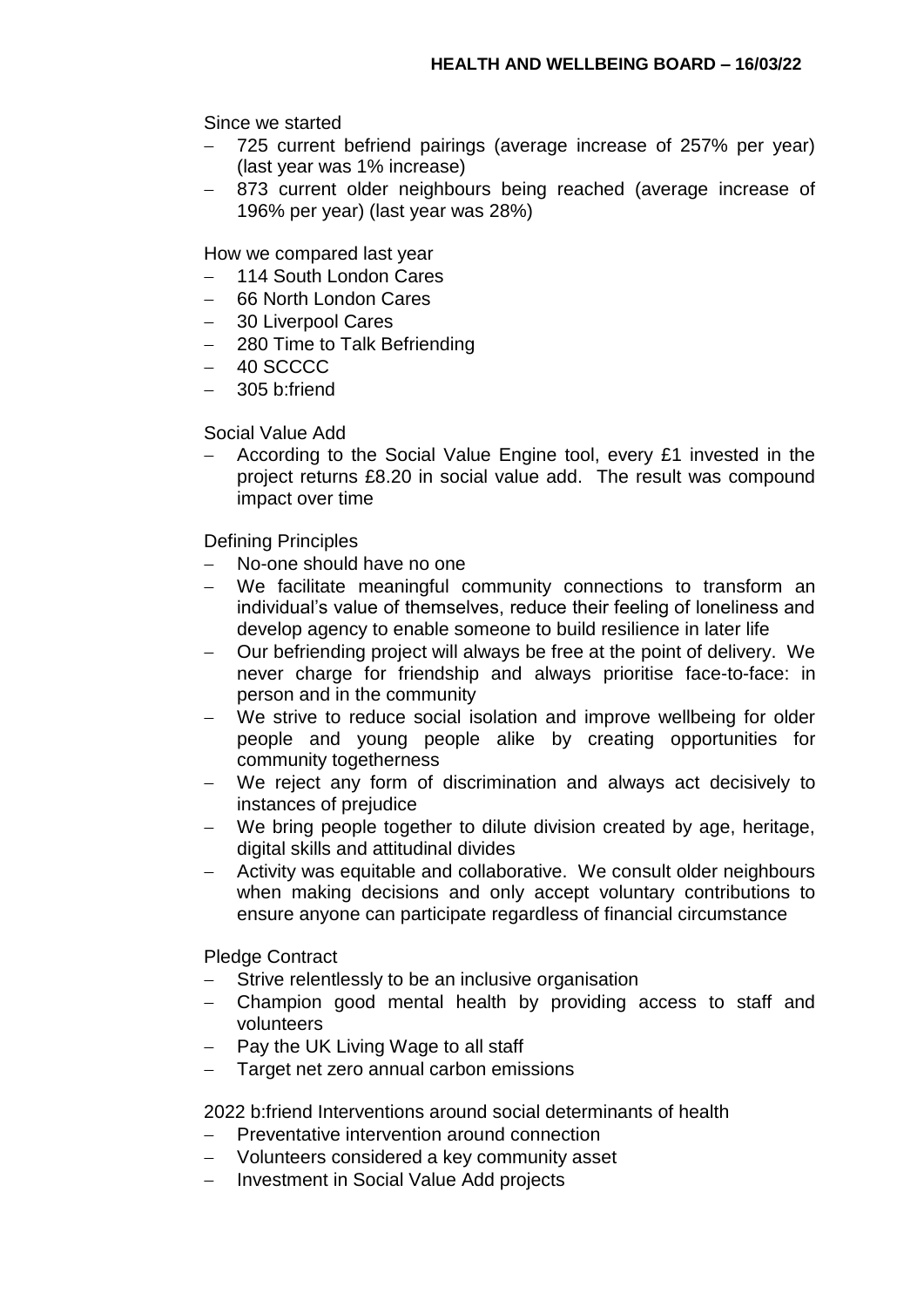- Multi-year commitment to keeping people well
- Meaningful relationships were a 'need to have'
- Leading UK provider of community-led befriending

Discussion ensued with the following issues raised/clarified:-

- Voluntary Action Rotherham and the CCG, in partnership with Sheffield Hallam University, had undertaken evaluation with a cohort of clients taking part in the Social Prescribing Scheme. Could b:friending be included in the evaluation?
- Rotherham had a Social Value Policy; part of the next step for the partnership was to extend the "ask" within that to understand the value of volunteer hours and the impact on services and peoples' health and wellbeing
- The project totally fitted with the ethos of the Health and Care Bill currently going through Parliament i.e. looking at the whole person

Mike was thanked for his presentation.

Resolved:- (1) That the presentation be noted.

(2) That Chris Edwards and Shafiq Hussain meet with Mike Niles to discuss further the possibility of including the project within the evaluation carried out by Sheffield Hallam University and possible funding opportunities.

**ACTION:- Chris Edwards/Shafiq Hussain**

### **58. DIRECTOR OF PUBLIC HEALTH ANNUAL REPORT**

Ben Anderson, Director of Public Health, presented the Annual Report 2022 which had concentrated on understanding the impact of Covid-19 in Rotherham March, 2020-January, 2022:-

### **Section 1 - Covid-19 in Rotherham (as at 31st January 2022)**

- 2<sup>nd</sup> March, 2020 first case of Covid-19 confirmed in Rotherham
- $20<sup>th</sup>$  March, 2020 first death within 28 days of a positive Covid-19 test in Rotherham
- 79,615 Covid-19 infections officially recorded in Rotherham (of which 3,739 were possible reinfections)
- 992 deaths with Covid-19 recorded as a cause of death on the death certificate in Rotherham
- 547,994 doses of Covid-19 vaccine provided in Rotherham
- 85.7% of eligible people in Rotherham (aged 12 and over) had received at least one dose of a Covid-19 vaccine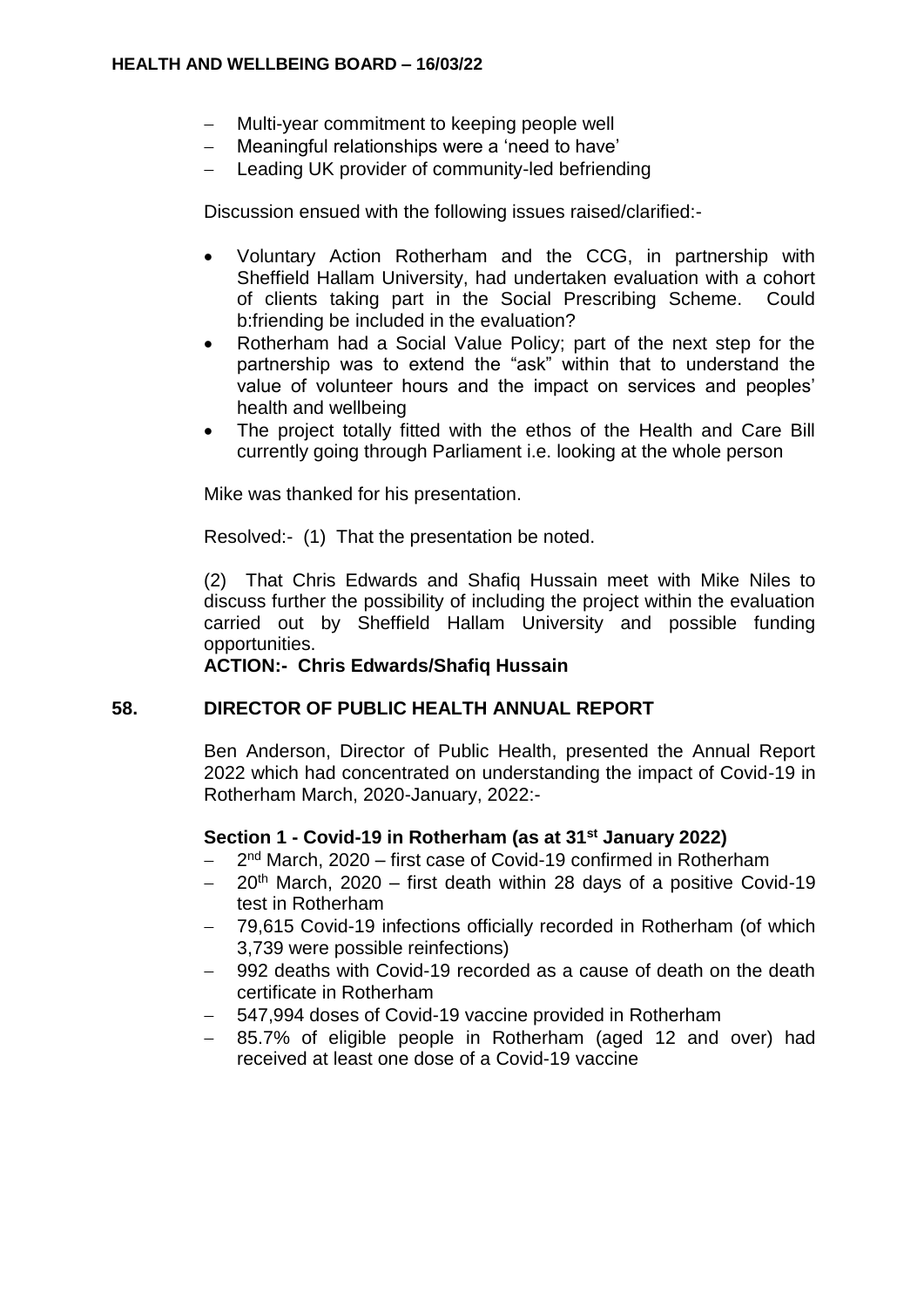Inequities and Covid-19 **Deprivation** 

- Mortality rates in the most deprived areas in England were more than double those in the least deprived areas as of April 2021
- Rotherham was ranked 44<sup>th</sup> most deprived authority in England making it amongst the 14% most deprived local authority area in **England**

**Health** 

- Covid-19 related morbidity and mortality was higher in people with underlying conditions including diabetes, obesity, chronic obstructive pulmonary disease, dementia and hypertensive diseases
- All of these conditions were more prevalent in Rotherham than in all England

Employment

 A relatively high proportion of the Rotherham population was employed in work that has a high risk of exposure to Covid-19 i.e. jobs which cannot be done from home, required working in close physical proximity to others, lower grade occupations and jobs disproportionately performed by Black, Asian and Minority Ethnic (BAME) people

# **Section 2 – Covid-19 and the individual**

Physical and Mental Health

- Physical Activity and Healthy Weight
	- Reduced activity levels: 32% of the local adult population was inactive from May, 2020-May, 2021 (an increase of 2.6%) vs 28% nationally
	- Increased sedentary behaviour and inactivity expected to result in a 'deconditioning' effect
	- Nationally, large increase in % of Reception and Year 6 children who were overweight/obese. Expect this trend to be replicated in Rotherham where 27% of Reception aged children were obese before the pandemic)
	- Further widening of inequalities in obesity expected.
- Mental Health
	- Young people in Rotherham reported a decline in overall mental health and increased levels of anxiety, stress, boredom and feeling sad/low in June 2021 as compared to the beginning of the pandemic
	- The pandemic heightened loneliness leading to a high volume of referrals for befriending support
	- Rotherham carers reported elevated levels of anxiety, isolation, worry and physical exhaustion during the pandemic
	- Suicide rates initially fell slightly but still remain significantly higher than for all England. January 2022 had seen a rise with 7 suicides reported, the highest number since 2019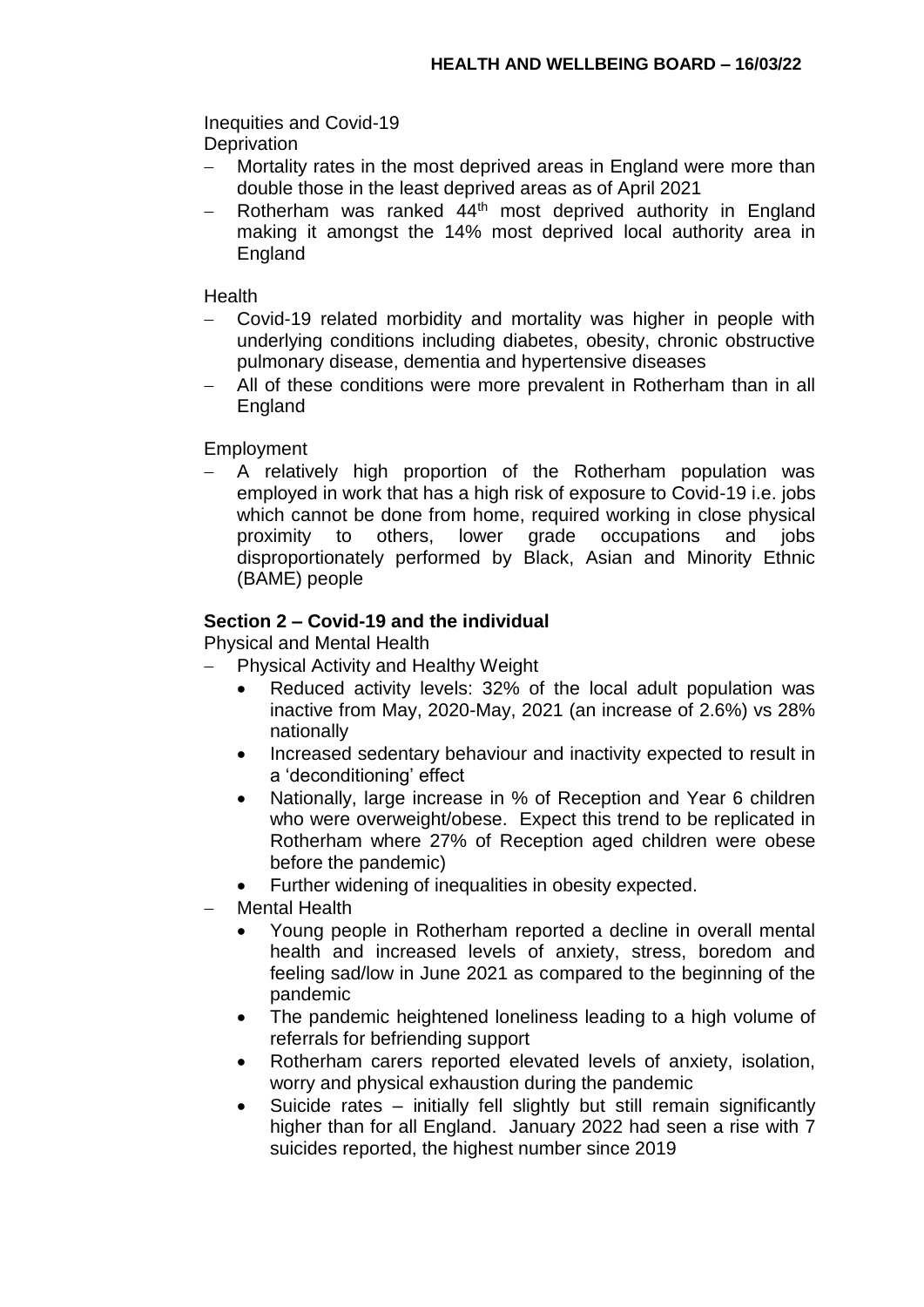Tobacco

- Increase in successful attempt to quit in 2020/21
- Some indications of a significant overall reduction in smoking
- Increase in smoking prevalence amongst younger adults (18-21 years) and older teenagers
- Possible exacerbation of inequalities in smoking prevalence between groups along economic lines

Alcohol and Substance Misuse

- Changes in drinking behaviour observed at different stages in pandemic
	- Initially bulk buying of alcohol

Later, some evidence that as much as a third of people had reduced intake

- Evidence that around a fifth of people drank increased alcohol consumption during lockdown
- Alcohol-related hospital admissions initially fell but then surged following easing of lockdown restrictions
- People who inject drugs reported reduced access to essential services including difficulties accessing HIV and hep C and safe injecting equipment

**Education** 

- Up to 8,417 Rotherham students were sent home per half term in academic year 2020/21
- Approximately 183,198 days of education were lost in 2020/21 alone in Rotherham
- Nationally, average educational attainment scores at 16 varied significantly according to deprivation level of local authorities

# **Section 3 - Covid-19 and our Communities**

Community Cohesion

Volunteering

- Decrease in formal regular volunteering undertaken locally
- Unprecedented levels of community cohesion especially during the early stages of the pandemic
- Community Hub responded to over 7,900 requests for support and 1,280 volunteers by January, 2022

Community responses to food poverty

- Nationally 33% increase in the number of emergency food parcels distributed across the United Kingdom in 2020/21 vs 2019/20
- Four fold increase in the number of parcels provided in Rotherham
- 19,466 parcels in 2020/21
- Community partnerships and generosity key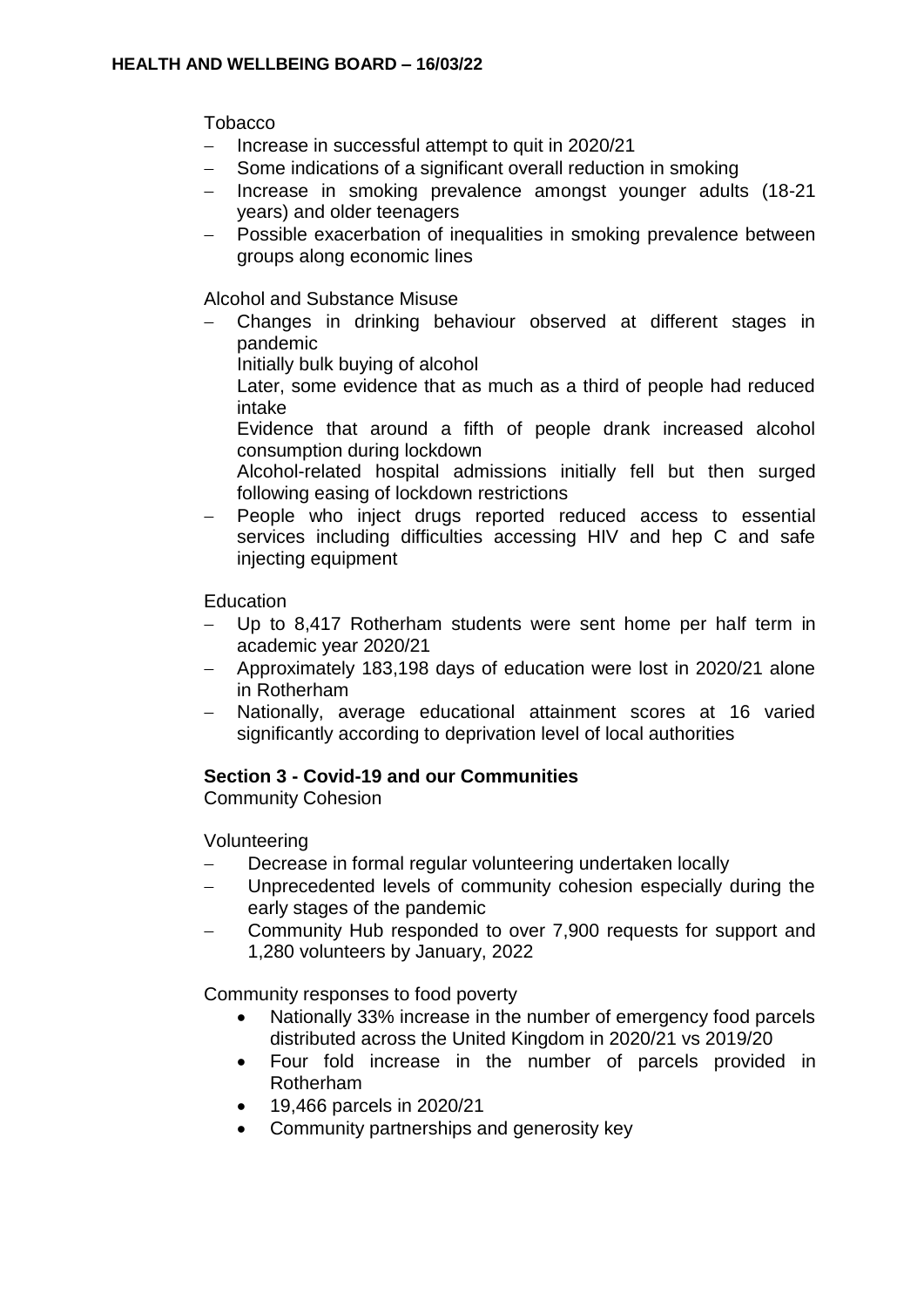# Community Safety

Local experiences have broadly reflected the national picture

- Crime in South Yorkshire reduced substantially following the implementation of lockdown 1. Crime had been increasing towards pre-pandemic levels since national lockdown measures were lifted
- Some offence types remain low e.g. burglary. This was likely to be linked to changes in personal behaviours and routines including more people working from home
- The number of domestic abuse reports in Rotherham had remained stable despite concerns of a major increase

# **Section 4: Covid-19 and the Economy**

Business: Facts and Figures

- Over 20% of local businesses reported having made redundancies since the start of Covid-19 by December, 2020. This varied by industry with 50% of retail companies and 40% of construction companies reporting having made redundancies
- 44% of companies in the accommodation and food sectors reported they had less than 3 months' worth of cash reserves remaining in December, 2020
- 31% of Rotherham residents were estimated to be working from home resulting in a net increase of 3,000 individuals based in Rotherham as fewer residents travelled outside the Borough for work. This was highly localised with some Wards e.g. Rotherham Central and Wath upon Dearne experiencing a net outflow of workers

Business Debt and Financial Vulnerability

- Overall, Small and Medium Enterprise (SME) indebtedness in England and Wales in June, 2020 was 40% higher than in 2019
- Within Rotherham, SME indebtedness had increased by 59% by June, 2020 as compared to 2019
- Indebtedness varied considerably by area within Rotherham

### Employment

- 5.3% of the Rotherham population (8,590 people) claimed Universal Credit in December, 2021 vs 3.5% in December, 2019, pre-pandemic
- Throughout the pandemic, Rotherham's rate of Universal Credit claimants had been higher than the national or regional rate and varied by Ward
- From late 2021, the number of pay-rolled employees nationally exceeded pre-pandemic numbers. Driven by an upswing in employment amongst young people and jobs in hospitality and leisure sectors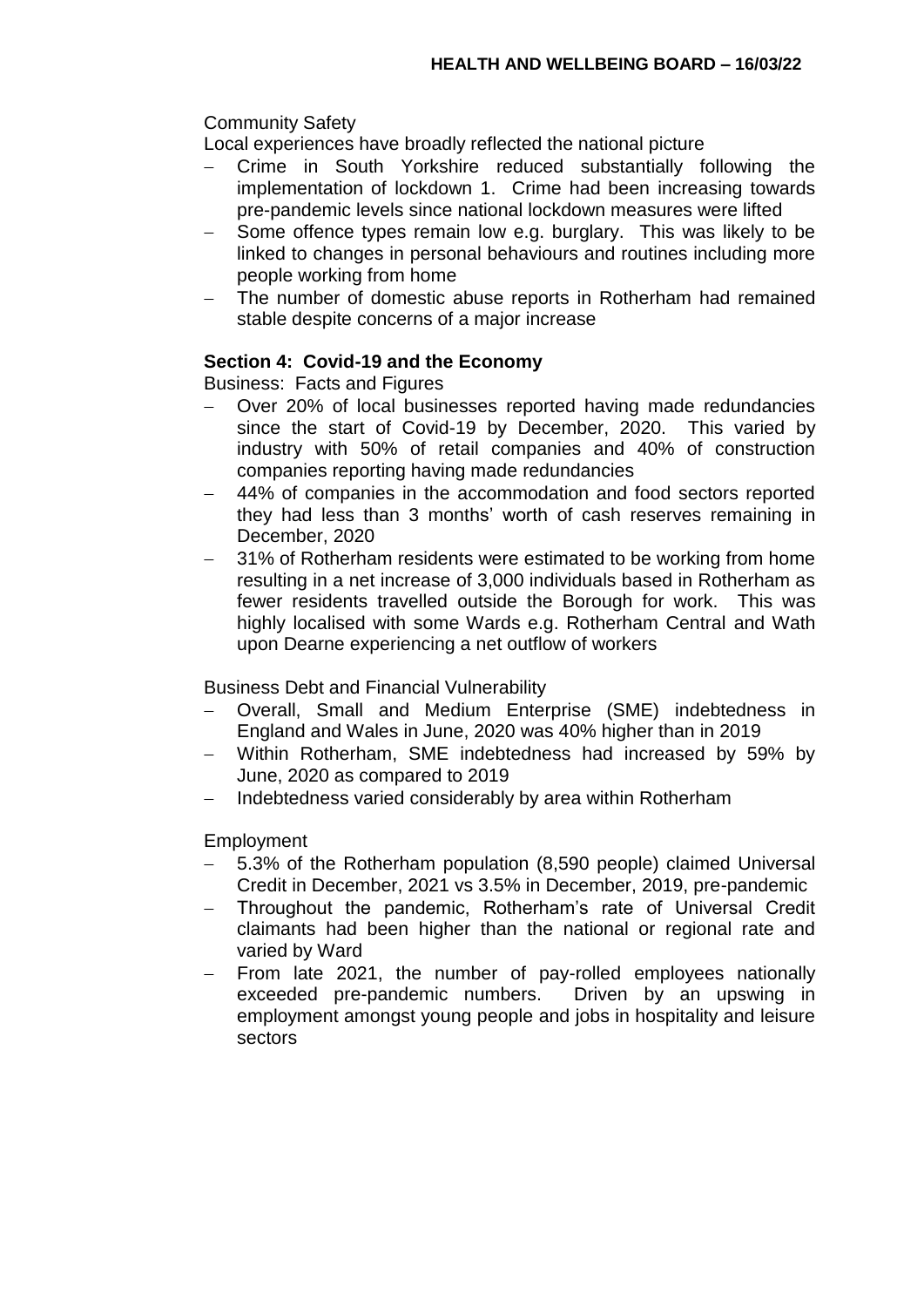Wages and Debt

- After a sharp fall at the start of the pandemic, median pay per month had recovered and then grown nationally and locally
- When adjusted for inflation, median weekly earnings for all jobs nationally were up 3.6% in April, 2021 compared with April, 2020 after a decrease of 0.9% in real terms between 2019 and 2020
- However, evidence of widening inequalities in wealth
- One-third of families in the top income quintile saved more than usual in the first 2 months of the pandemic whereas lower income families were more likely to have taken on additional debt
- 50% of people with savings under £1,000 had used them to cover everyday expenses

# **Recommendations**

**1. Living safely with Covid-19** Recognising the high exposure risks to Covid-19 due to the nature of the local economy and the high prevalence of risk factors for poor Covid-19 within the Rotherham population, there was a need to minimise the ongoing impacts of Covid-19 by:-

- Continuing to maximise Coronavirus vaccine take-up especially in vulnerable population groups
- Maintaining Covid-Safe practices within Rotherham's workplaces including support for workers to isolate when symptomatic
- Continuing to focus on risk factor reduction to ensure a more resilient population both to Covid-19 and to other health conditions
- Supporting those formally asked to shield and others who are perceived as vulnerable to regain confidence and to safely increase participation within their communities

**2. Access to Health and Social Care** Restore equitable access to quality Health and Social Services by:-

- Resuming services and equitably catching up with any backlogs that have been stalled by Covid-19 including screening programmes, long term condition management and health checks
- Ensuring resilient Primary Care and maximising the benefits of virtual access models developed during the pandemic so that practices are sustainable and able to offer patients appropriate care
- Stabilising and gradually bringing down waiting lists whilst ensuring harm reviews and equitable access for all those awaiting treatment
- Reinstituting routine contacts with vulnerable individuals with a focus on Safeguarding

**3. Mental Health** work as a whole system to promote good mental health through evidence-based early intervention and prevention programmes and ensure equitable access to mental health support. This will be achieved by:-

 Addressing the wider determinants of poor mental health, loneliness, poor physical health, poor housing, unemployment and poor employment, debt and poverty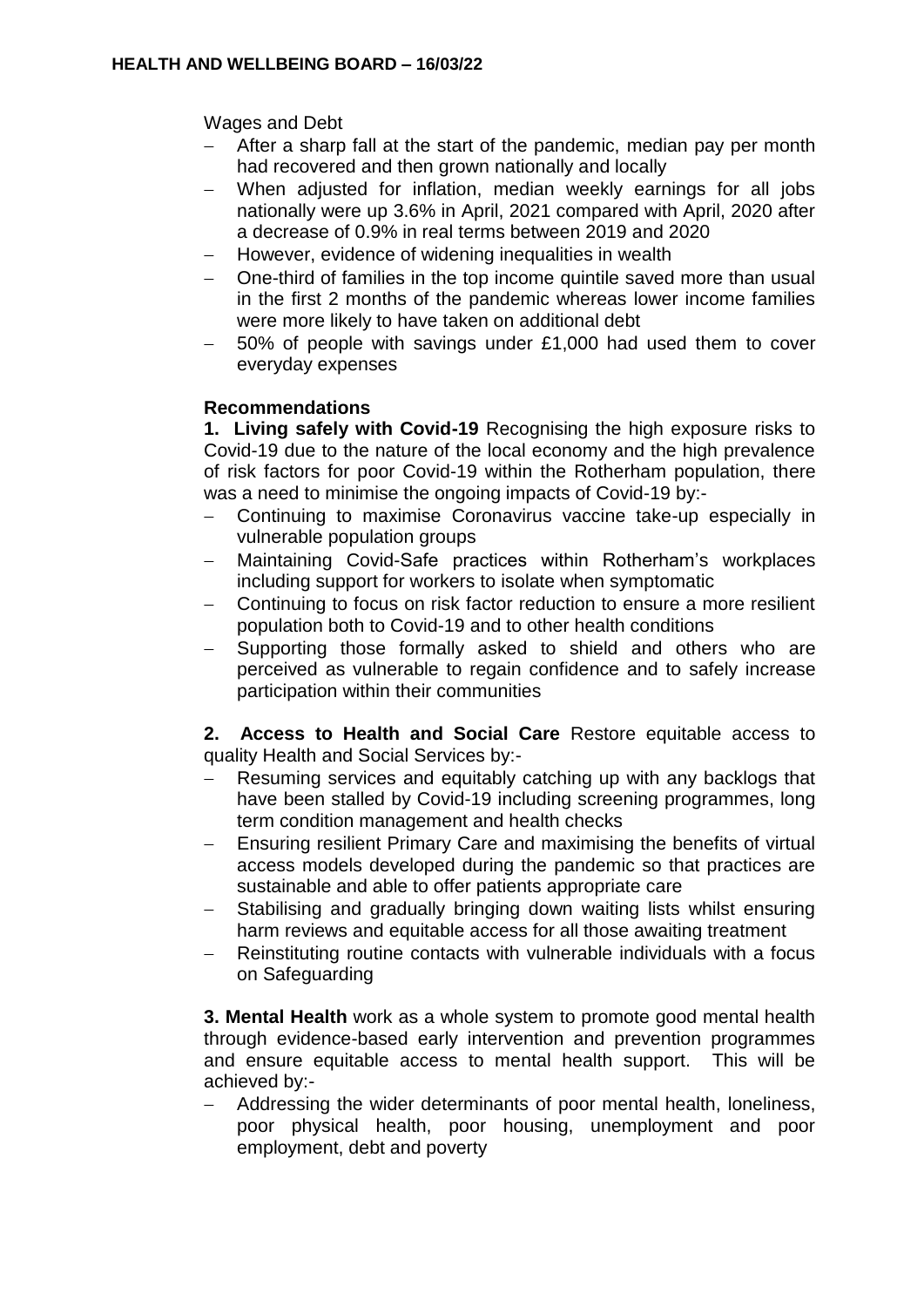- Promoting protective factors with a focus on community assets
- Addressing inequalities by ensuring groups most disadvantaged by the pandemic, as evidenced through local health intelligence, were able to access mental health support at the right time
- Building the capacity and capability across our workforce to prevent mental health problems and promote good mental health
- Continuing to monitor changes in need, demand and rates of mental illness, self-harm and suicide to understand the longer term impacts of the pandemic

**4. Physical Health** Promote good physical health across the Borough with a particular focus on reducing health inequalities that have been exacerbated by the pandemic. This will involve:-

- Supporting people to live longer healthier lives by helping them to make healthier lifestyle choices particularly relating to diet, exercise, smoking and alcohol consumption
- Developing a Prevention Pathway for Rotherham to identify and respond to risk factors at an early stage and support people to access prevention services where required
- Identifying and treating illness at an earlier stage focusing on communities or groups with the highest level of need

**5. Education** Work to support schools with the recovery of lost education with a particular focus on:-

- Supporting disadvantaged groups to recover from the disproportionate effects of lost education including the Ofsted priority of reading through the Rotherham Readers Programme
- Supporting pupil inclusion, maximising school attendance, balanced against the challenges of the pandemic and wellbeing of both students and staff
- Providing opportunities for children and young people to catch up with their social and emotional development through extra-curricular activities and youth services

**6. Health Inequalities** Work in partnership to address the underlying health inequalities and the high rates of morbidity that have contributed to the disproportionate impact of Covid-19 in Rotherham through:-

- Development and implementation of a prevention and health inequalities strategy
- Continued understanding of the differing needs of Rotherham's communities and the development of delivery models that equitably direct resources towards meeting those needs
- Challenging ourselves to ensure that service quality and outcomes are of universally high standard for all communities in Rotherham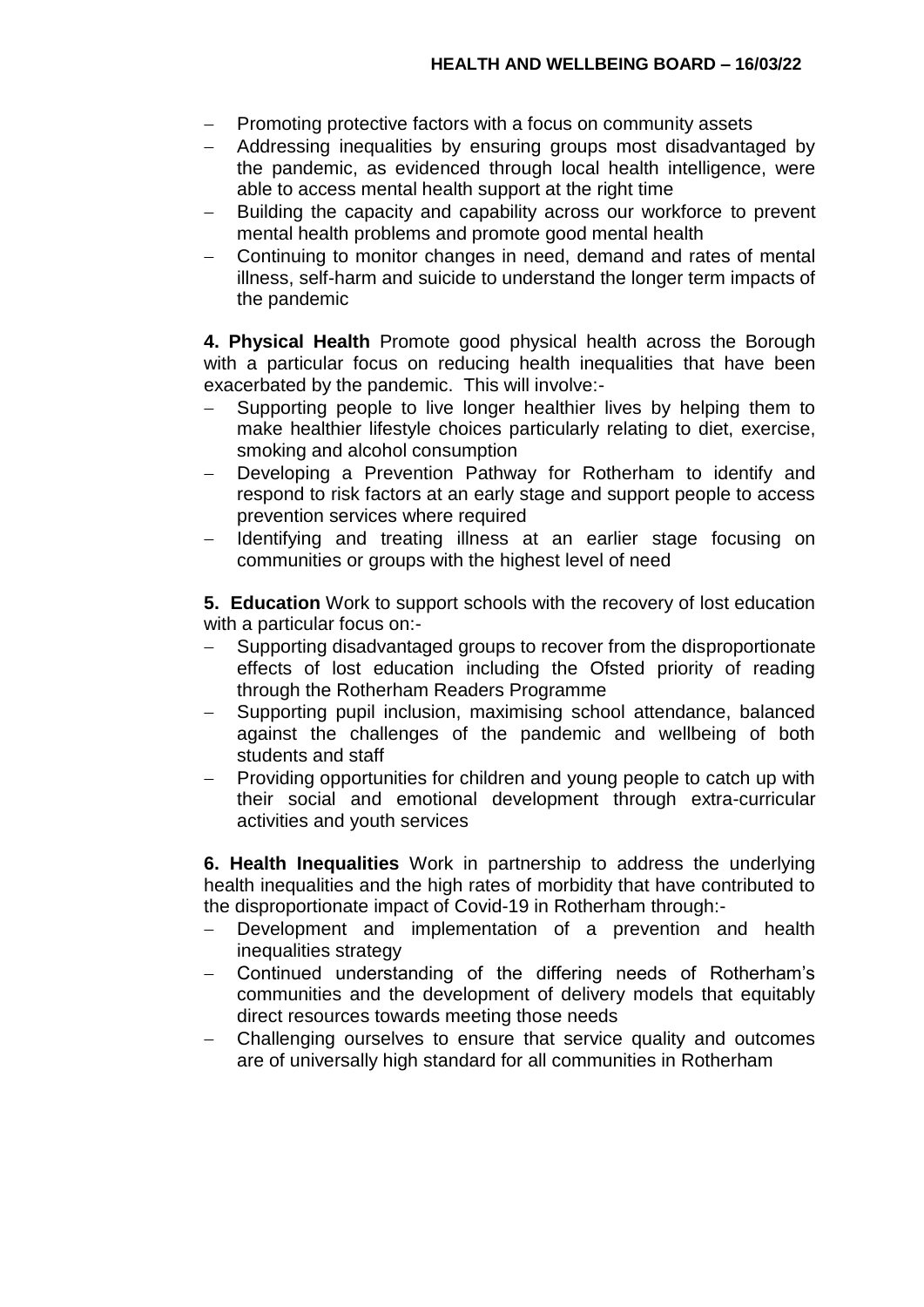# **7. Economic Recovery**

- Continue to monitor and understand changes to Rotherham's economy and build an inclusive economy for Rotherham
- Work with partners to ensure employment and skills provision to support all sections of society to access learning and progress in work
- Regeneration of the Borough. Make use of Levelling Up and other regeneration funding to address the impacts of the pandemic and reduce inequities
- Continue delivery of Rotherham's Economic Strategy with a focus on developing secure sustainable employment opportunities in the Borough

Discussion ensued on the presentation with the following issues raised/clarified:-

- Barnsley, Doncaster and Rotherham had very similar levels of deprivation with Sheffield having slightly less
- Huge unemployment had been expected as a consequence of the pandemic, however, it was in fact difficult to recruit across a number of the sectors
- Rotherham Town Centre had already started on its journey of restructuring so was not as reliant on office workers as other towns/cities in the area
- Public transport had been hit badly in terms of passenger numbers and was reliant on Government funding in order to continue providing a service
- In Primary Care the number of elderly patients requesting appointments had reduced, however, the reintroduction of face-toface appointments was revealing significant health issues that required a lot of resources
- Unrealistic expectations of what was currently available Primary Care wise – manage patient expectations
- There was a feeling that the pandemic had ended and everything should be the same as it was before when in fact things were being delivered differently now
- Key areas for the Foundation Trust were obesity in young people and the increase in smoking within the 18-21 year old age bracket

It was noted that the annual report would be presented at all Council Directorate Leadership Teams.

As of 16th March, 2022, the infection rate was 310.6 per 100,000 and was increasing in Rotherham. This was partly due to the removal of restrictions and those that had received their vaccinations first losing some of their immunity.

It was suggested that a themed meeting take place at the November Board meeting on the impacts and future planning/lessons learning from Covid-19.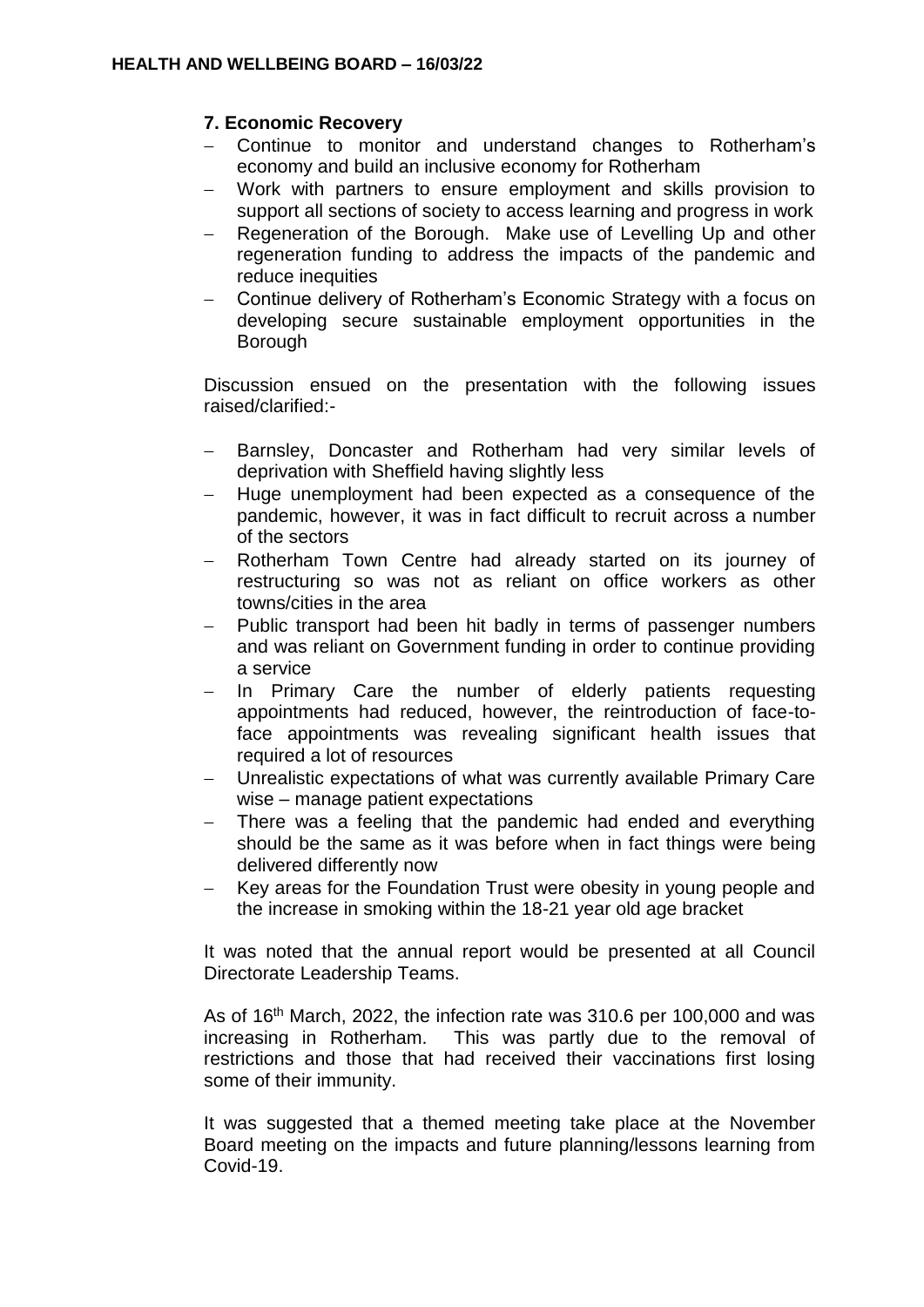Resolved:- (1) That the annual report be noted.

(2) That further discussions take place at the Executive Group with regard to themed meetings.

### **59. LEARNING FROM A DOMESTIC HOMICIDE REVIEW**

Due to the unavailability of the presenting officer, this item was deferred to a future meeting.

### **60. UPDATE ON AIM 2 OF THE HEALTH AND WELLBEING STRATEGY**

Due to the unavailability of the presenting officer, this item was deferred to a future meeting.

### **61. HEALTH AND WELLBEING BOARD ACTION PLAN 2021/22**

Leonie Wieser, Policy Officer, presented the action plan highlighting the activity taking place.

It was planned to submit the 2022/25 action plan to the September Board meeting. Aim sponsors were requested to consider which/if any action needed to be rolled over to the new plan.

Resolved:- That the update be noted.

# **62. UPDATE ON THE DEVELOPMENT OF THE SOUTH YORKSHIRE INTEGRATED CARE BOARD**

The Board noted the update submitted.

Chris Edwards, Chief Operating Officer RCCG, reported that the Bill was currently going through Parliament with the expected plan for the South Yorkshire Integrated Care Board to commence on 1<sup>st</sup> July with hopefully a smooth transition from the CCG to the Rotherham Place Team.

Resolved:- That the update be noted.

# **63. UPDATE FROM LOCAL OUTBREAK ENGAGEMENT BOARD**

Ben Anderson, Director of Public Health, gave the following verbal update on the recent activities of the Engagement Board:-

- Discussions on the Living with Covid Strategy
- A number of local activities had now stopped with more to cease at the end of the month